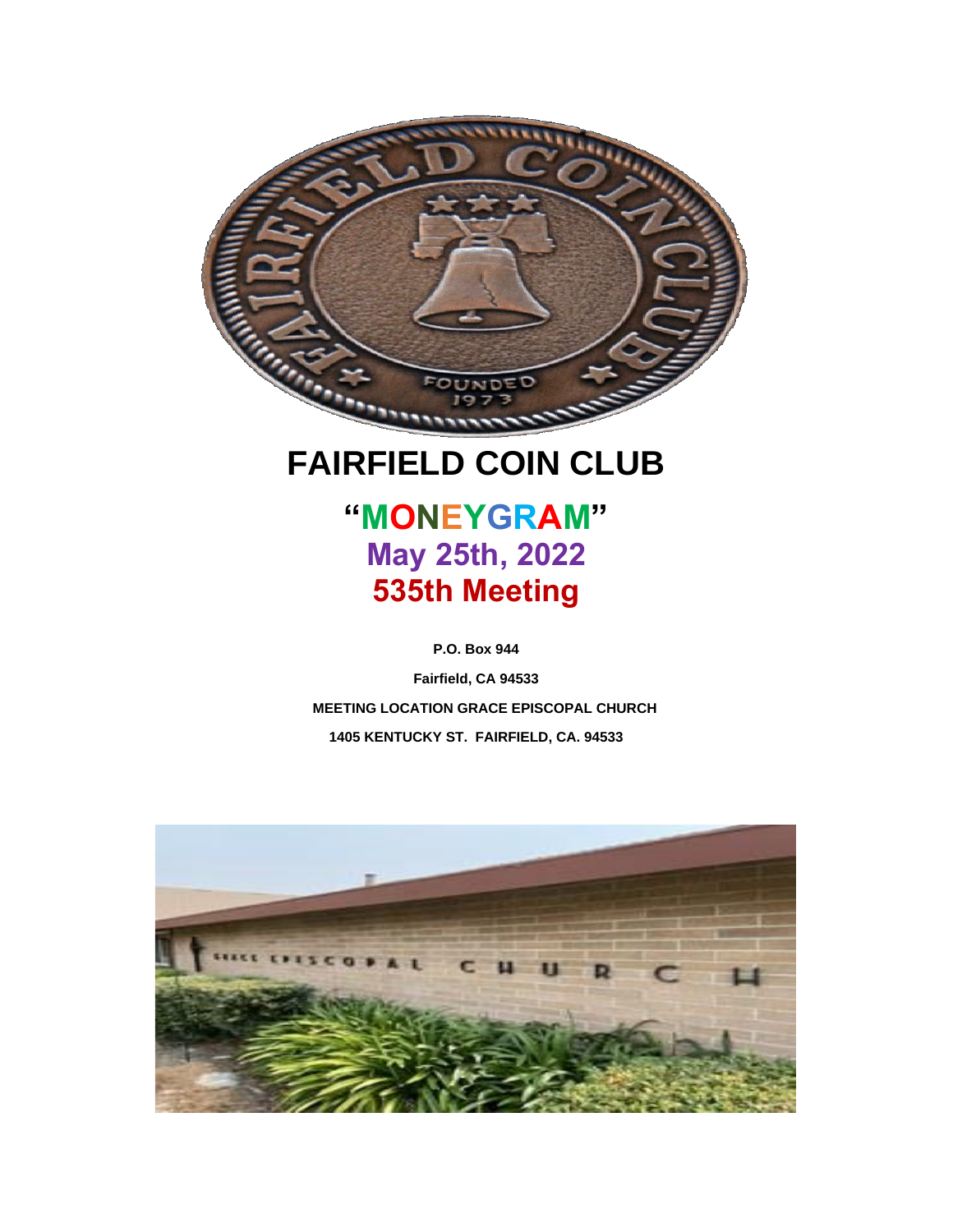

Presidents Message

 The time that we are living in right now is very interesting. It is not always easy, but it is worth it. Hang in there everyone. Our Coin Club hobby of Numismatics is a special one. History is important and it is neat that we can study it through world currency: coins and paper monies. At our upcoming meeting I would like if you could share with other members there your feelings and concerns about where the direction of this wonderful hobby is heading. Times are tough and some clubs are only meeting now just once a month. Some club are changing their meeting dates or locations. Many coin clubs are skipping their annual coin shows. Wow! We are still having ours in August , on Saturday the 13<sup>th</sup>. Please support it and come. Tell many friends and family. Help us advertise our 1 – day coin show in Vacaville at the Moose Lodge and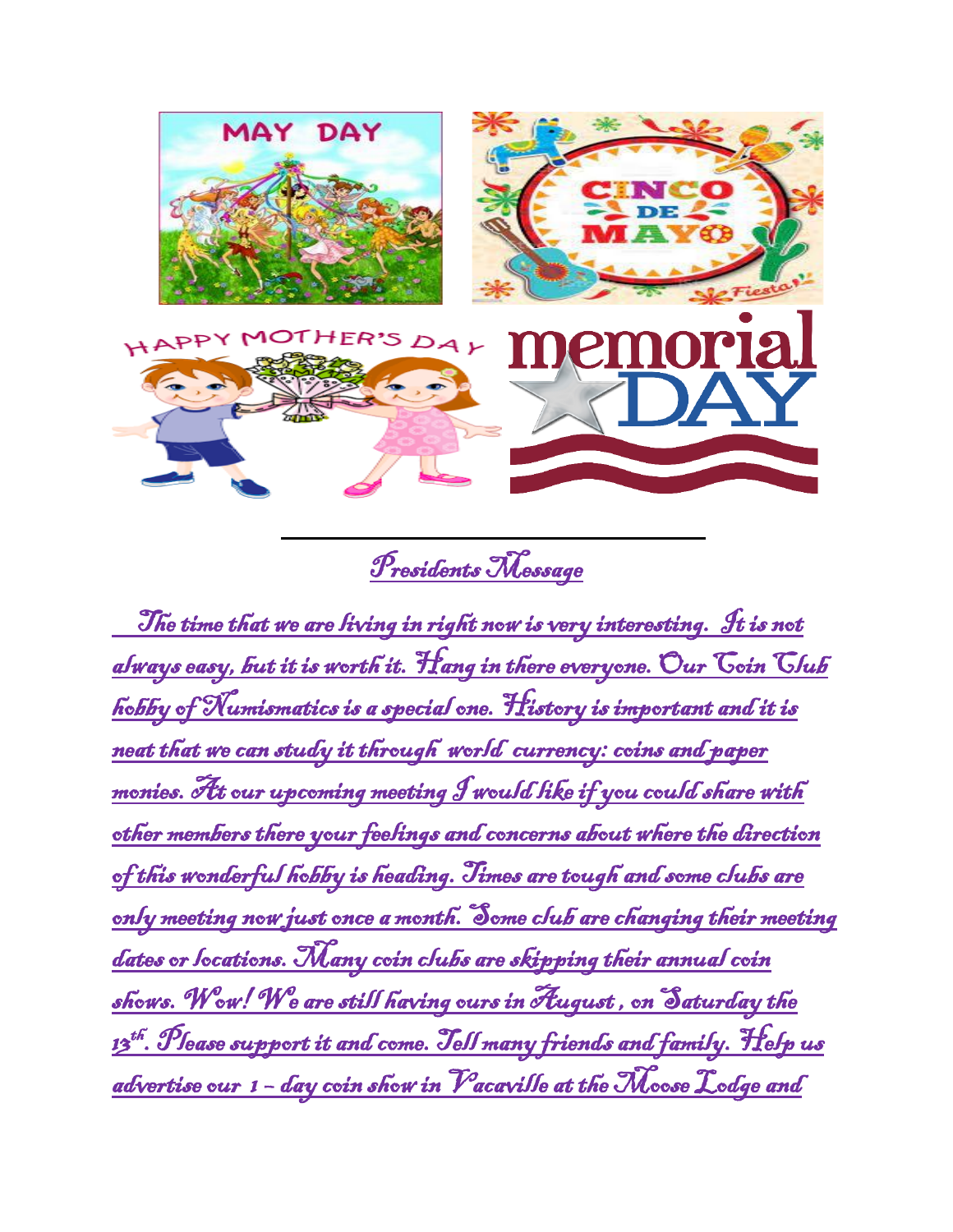| please buy and sell our club's fundraising raffle tickets. If you would           |
|-----------------------------------------------------------------------------------|
| like to have a specific coin theme discussion some future month let me            |
| <u>know so we can plan for it. This month is anything related to the month of</u> |
| <u>May. May Day, Cinco De Mayo, Mothers Day, and Memorial</u>                     |
| <u>Day. Please bring in a "Show &amp; Jess". If you have a coin or paper</u>      |
| money item that you no longer want, try our members auction every month           |
| <u>and see if you can sell it for a fair price. Best wishes fellow coin club</u>  |
| members. I hope you like this "Moneygram" Newsletter. Get ready for               |
| <u>June events i.e. Graduations, Weddings, Flag Day, Father's Day,</u>            |
| Juneteenth, and more. Find a coin story surrounding these themes.                 |
| <u>Coins, Medals, paper monies, stamps etc See ya at our next meeting.</u>        |
| Come hungry J will bring Mexican Food items. What will you                        |
| <b><u>bring to the table?</u></b>                                                 |

### **Upcoming Shows & Events**

**\_\_\_\_\_\_\_\_\_\_\_\_\_\_\_\_\_\_\_\_\_\_\_\_\_\_\_\_\_\_\_\_\_\_\_\_\_\_\_\_\_\_\_\_\_\_\_\_\_\_\_\_\_\_\_\_\_\_\_\_\_\_\_\_\_\_\_**

| May 21st                                 | <b>SFInt'l Coin Show</b>                                 |
|------------------------------------------|----------------------------------------------------------|
| June 18 <sup>th</sup>                    | <b>Vacaville Coin Show</b>                               |
| June 24 <sup>th</sup> – 25 <sup>th</sup> | <b>Concord Coin Show</b>                                 |
| August 13 <sup>th</sup> (Saturday)       | <b>Fairfield Coin Club Show at Vacaville Moose Lodge</b> |
| December 3 <sup>rd</sup> (Saturday)      | Fairfield / Vallejo Joint Christmas Party in Vallejo     |
|                                          |                                                          |

#### **XXXXXXXXXXXXXXXXXXXXXXXXXXXXXXXXXXXXXXXXXXXXXXXXXXXXXXXXXXXX**

# **Themes for the Year 2022**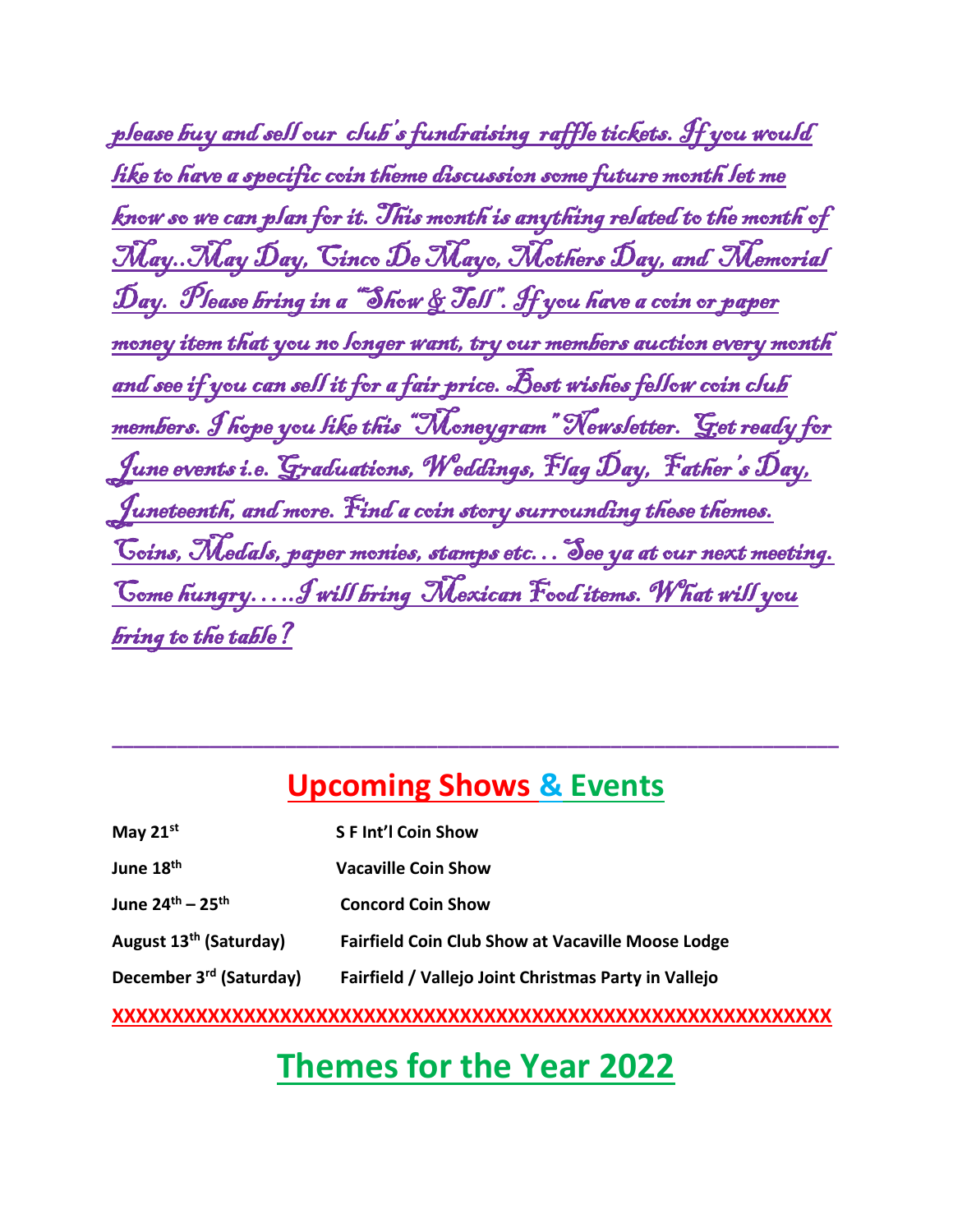### **May 25th---May Day, Cinco De Mayo, Mother's Day; Memorial Day**

**June 22nd -----------------Speaker? Graduations; Fairs/ Carnivals coins**

**July 20th-------------------Speaker? 4th of July "Hot Dogs with all the fixins" Apple pie**

**August 24th --------------Speaker? "What did you buy at our Coin Show"?**

**September 21st---------Speaker? School coins/tokens/ medals**

**October 26th-------------Speaker? Club PIZZA NIGHT & BINGO: 2 cards for \$10 or 6 cards for \$20 for 8 silver rounds prizes.**

**November 23rd---------Speaker? Nominations / Veteran's Day / Thanksgiving**

**December 3rd----------DARK Please attend the Joint Christmas Party**

## **Questions for or from our members: ???????**



**1. What do you collect and why? Need anything special now?**

# **HEALTH REPORT -- Pray for everyone! May Birthdays & Anniversaries**

**??? If it is you please, let us know so we can post it here. ???**

\$\$\$\$\$\$\$\$\$\$\$\$\$\$\$\$\$\$\$\$\$\$\$\$\$\$\$\$\$\$\$\$\$\$\$\$\$\$\$\$\$\$\$\$\$\$\$\$\$\$\$\$\$\$\$\$\$\$\$\$\$\$\$\$\$\$\$\$\$\$\$\$

### **\$\$--TREASURER'S REPORT--\$\$**

**The Fairfield Coin Club Treasury is in good shape and in the BLACK. Scott Griffin is doing a terrific job. If anyone wants to donate to our club, please just drop it on by at our monthly meetings or you can mail it to the club. Check can be made out to "Fairfield Coin Club" Thanks.**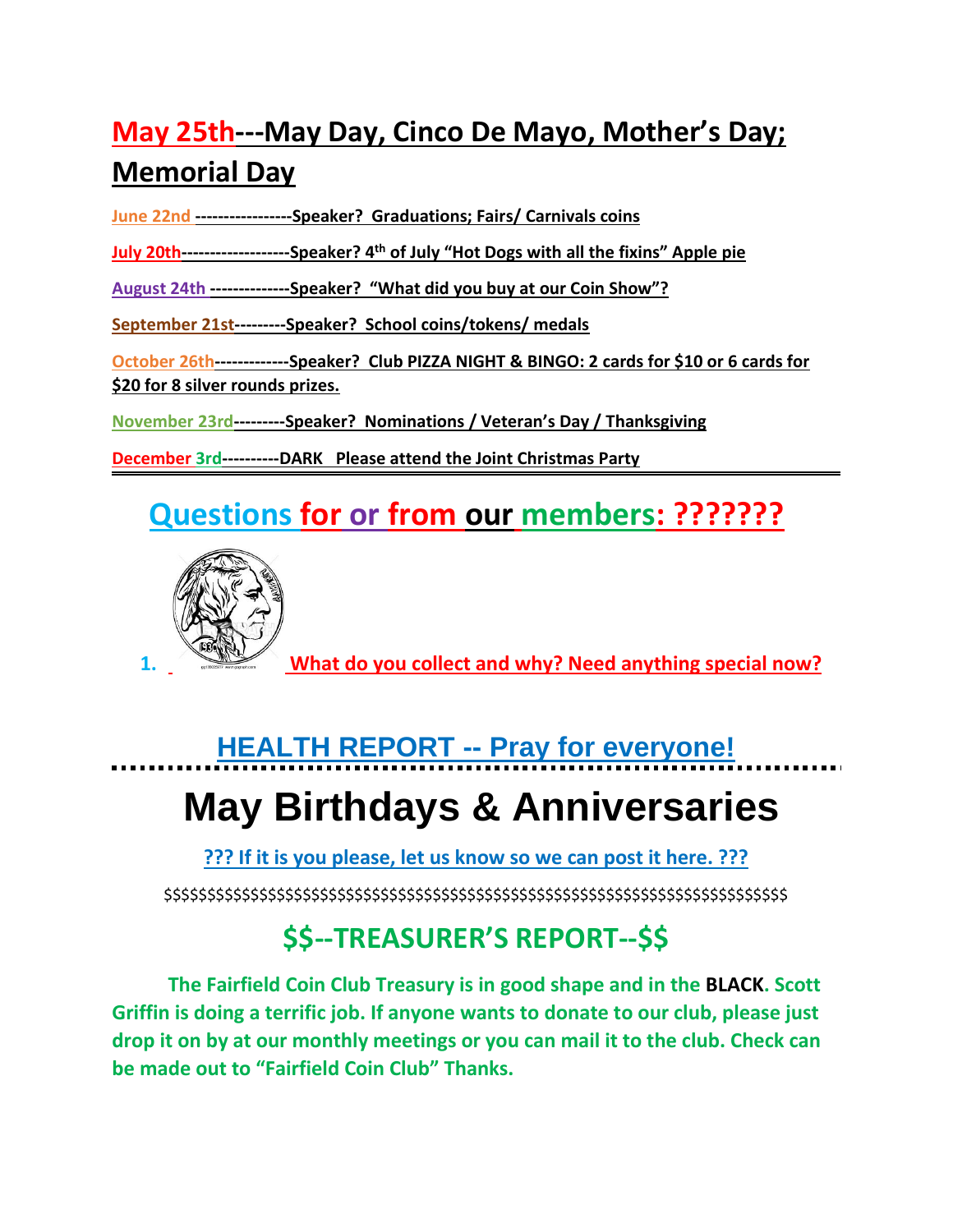**Monthly SPOT prices for Gold and Silver! Unfortunately, prices are falling.**

**PRICE OF GOLD: \$1,824.50 as of 5/17/22** 

**PRICE OF SILVER: \$21.83**



**\_\_\_\_\_\_\_\_\_\_\_\_\_\_\_\_\_\_\_\_\_\_\_\_\_\_\_\_\_\_\_\_\_\_\_\_\_\_\_\_\_\_\_\_\_\_\_\_\_\_\_\_\_\_\_\_\_\_\_\_\_\_\_\_\_\_\_**

**FOOD; DRINKS, ICE, DOOR PRIZES, COIN MAGAZINES; ETC…**

**THANK YOUS TO: Scott Griffin, David Trimingham, Gene Berry, Michael Turrini, Vince Clagg, and anyone else I missed (sorry).**

**\_\_\_\_\_\_\_\_\_\_\_\_\_\_\_\_\_\_\_\_\_\_\_\_\_\_\_\_\_\_\_\_\_\_\_\_\_\_\_\_\_\_\_\_\_\_**

### **FAIRFIELD COIN SHOW AUGUST 13TH, 2022 AT THE VACAVILLE MOOSE LODGE. 9 AM. TO 4 PM**

#### **RAFFLE—GET YOUR TICKETS NOW!**

#### **"GOLD & SILVER BONANZA"**

**Buy a raffle ticket for our August 13th Coin Show at the Vacaville Moose Lodge. You can win one or more times. Need NOT be present to win! Tickets are \$1 dollar each or 6 tickets for \$5 dollars.** 

**There are (10) ten total prizes**

- **1 st Prize = \$5 Old SF Mint Commemorative Gold Coin**
- **2 nd Prize= U. S. 1/10th ounce Gold Eagle**
- **3 rd Prize= Mexico Two Peso Gold**

**4 th thru 10th = Silver Eagle**

**-------------------------------------------------------------------------------------------------------------**